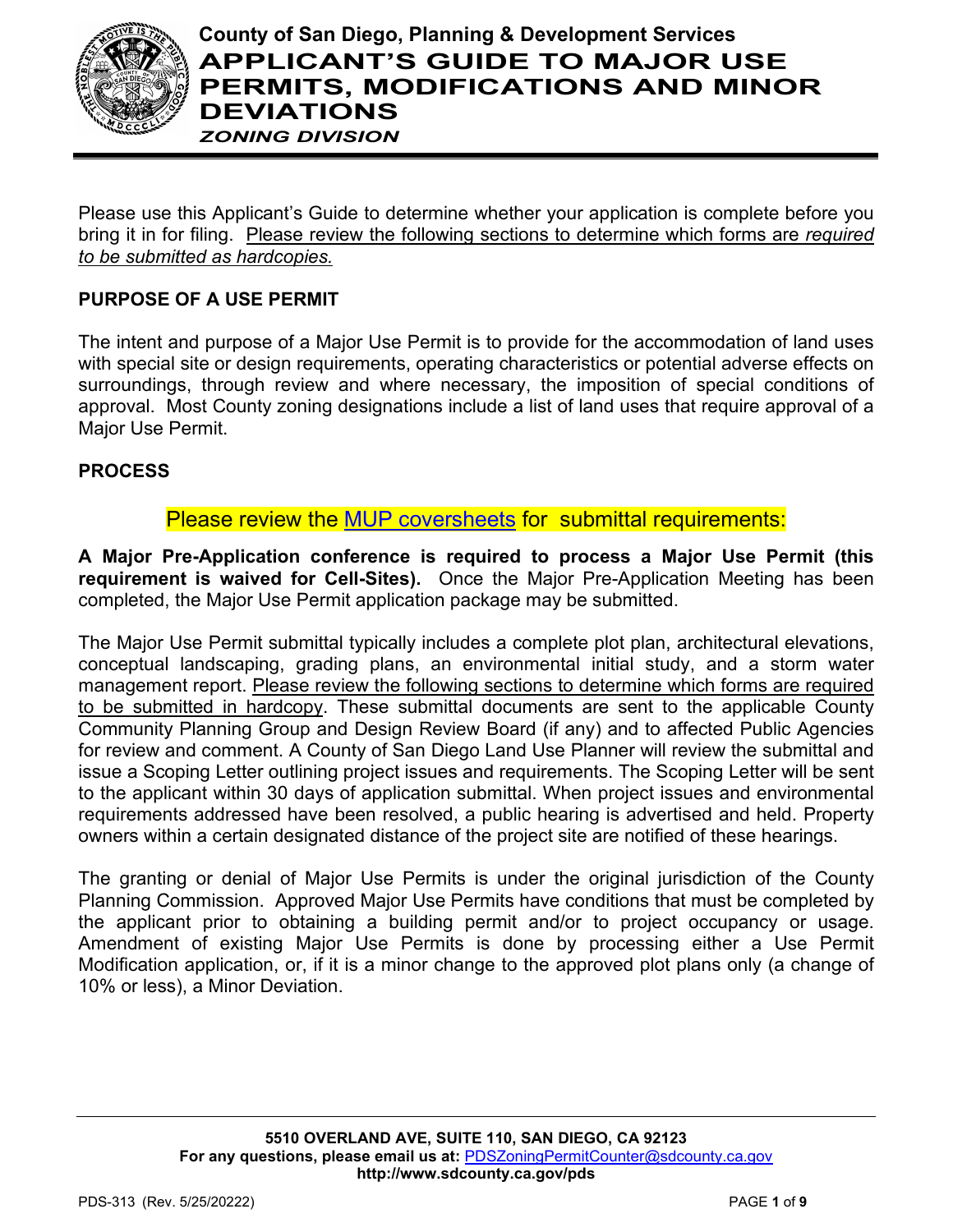*Continued*

In accordance with Section 7358, of the Zoning Ordinance, before any use permit may be granted or modified, the granting authority **must** make favorable findings concerning the following factors. You should keep these findings in mind when you are completing the application and preparing your plot plans.

- 1. **Harmony in scale, bulk, coverage and density.** Describe the physical character of the project and its harmony with zoning regulations and adjacent property.
- 2. **Availability of public facilities, services and utilities.** Describe the adequacy of facilities, services and utilities to serve the project. If applicable, include school, fire, police, water, sanitation and electricity/gas.
- 3. **The harmful effect, if any, upon desirable neighborhood character.** This finding should describe the surrounding area and the impact of the proposal. This finding may include any benefits of the proposal and any mitigating measures such as buffering.
- 4. **The generation of traffic and the capacity and physical character of surrounding streets.** Describe the adequacy of the streets in relation to the proposal. List and describe the surrounding streets including the number of lanes.
- 5. **The suitability of the site for the type and intensity of use or development which is proposed.** Describe the physical characteristics of the site (e.g. level with adequate drainage) and the suitability of the proposal for this particular site.
- 6. **Project findings 1 through 5 and the project location will be consistent with the San Diego County General Plan.** Describe how the project's impacts with regard to findings 1 through 5, and the specific site, will be consistent with the County General Plan.
- 7. **The requirements of the California Environmental Quality Act (CEQA) have been complied with.** This finding should describe how the project will be in compliance with the requirements of the Environmental Quality Act.

## **MORATORIA**

Your project may be affected by moratoria or other limitations. As moratoria are subject to change prior to filing an application, consult the Planning and Development Services for current restrictions. Consult the Department of Environmental Health (858) 565-5173 to learn if there are any sewage disposal or other health problems.

## **DOCUMENTS**

**Discretionary Permit Application Form** [\(PDS-346\)](https://www.sandiegocounty.gov/pds/zoning/formfields/PDS-PLN-346.pdf). Complete the front of this form. The back of this form will be completed by PDS staff at the time of submittal.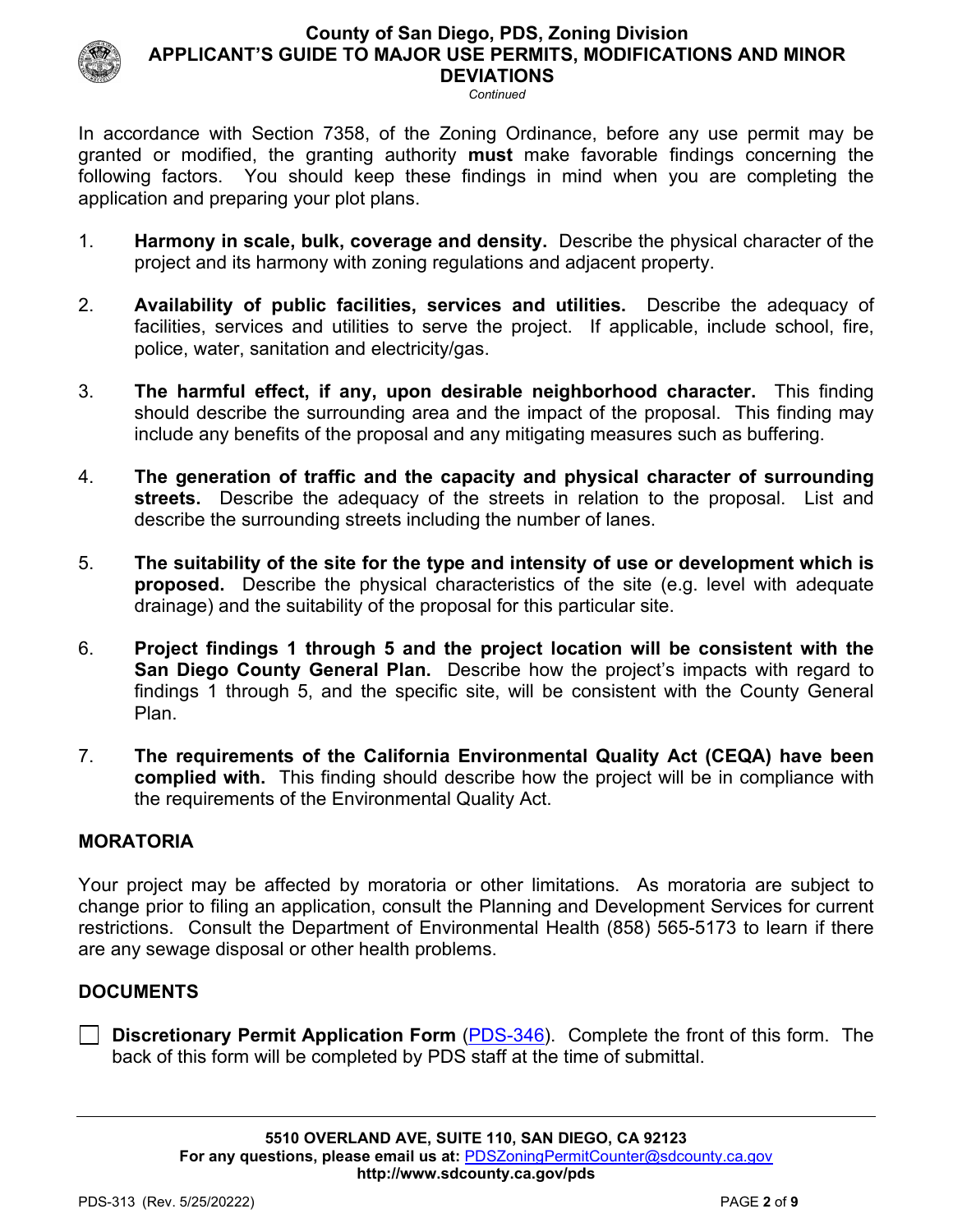*Continued*



### **Supplemental Application Form** [\(PDS-346S\)](https://www.sandiegocounty.gov/pds/zoning/formfields/PDS-PLN-346S.pdf). The purpose of this supplement is to provide a thorough description of the proposed use. This part of the application is very important because it provides information which is used in the analysis of the project and preparation of recommendations and conditions of the permit. All relevant information should be described including the purpose, capacity, hours of operation, number and area of buildings, number of parking spaces, signs, phasing and access. If the application requests Variances you should list these Variances with reasons. Please use extra sheets if necessary. If this application is a modification of an existing permit, you should describe the existing operation, the modification and give reasons for the modification.

## **Environmental Documents**

One (1) copy of an Application for Environmental Initial Study (AEIS) [\(PDS-367\)](https://www.sandiegocounty.gov/pds/zoning/formfields/PDS-PLN-367.pdf).

**OR**

A letter requesting a determination that the previously certified Negative Declaration (ND) or EIR adequately covers the project (see PDS-366).

#### **OR**

If the project is categorically exempt from environmental review pursuant to State Guidelines for implementation of the California Environmental Quality Act (CEQA), no environmental documentation is needed.

**Resource Protection Ordinance.** A Resource Protection Ordinance Study is required to determine if sensitive lands are located on the property and whether the Resource Protection Regulations should be applied. Please refer to [PDS-374](https://www.sandiegocounty.gov/pds/zoning/formfields/PDS-PLN-374.pdf) AND [PDS-394](https://www.sandiegocounty.gov/pds/zoning/formfields/PDS-PLN-394.pdf) for additional information. (Not required for Wireless facilities at time of application)

**Evidence of legal parcel** [\(PDS-320\)](https://www.sandiegocounty.gov/pds/zoning/formfields/PDS-PLN-320.pdf). See [Policy G-3.](http://www.sandiegocounty.gov/content/dam/sdc/pds/zoning/formfields/POLICY-G-3.pdf) Top half must be completed and signed.

**Disclosure Statement** [\(PDS-305\)](https://www.sandiegocounty.gov/pds/zoning/formfields/PDS-PLN-305.pdf). Must be completed, signed and dated.

**Agent Authorization** (if applicable). A signed letter authorizing the applicant to apply for the permit is necessary if the applicant is not the owner(s). See Section 7354 of The Zoning Ordinance.

**Service Availability Letters.** Applicant should complete top portion of these forms and the agencies should complete the bottom. Some of these service availability letters would not apply in certain applications. If you are uncertain, please contact Zoning for further information (858) 565-5981.

**School Service Letter(s)** [\(PDS-399SC\)](https://www.sandiegocounty.gov/pds/zoning/formfields/PDS-PLN-399SC.pdf). Must be completed and signed by each school district (elementary and high school).

**Sewer Service Letter** [\(PDS-399S\)](https://www.sandiegocounty.gov/pds/zoning/formfields/PDS-PLN-399S.pdf). Must be completed and signed by the district or public agency which would provide sewer service for the project.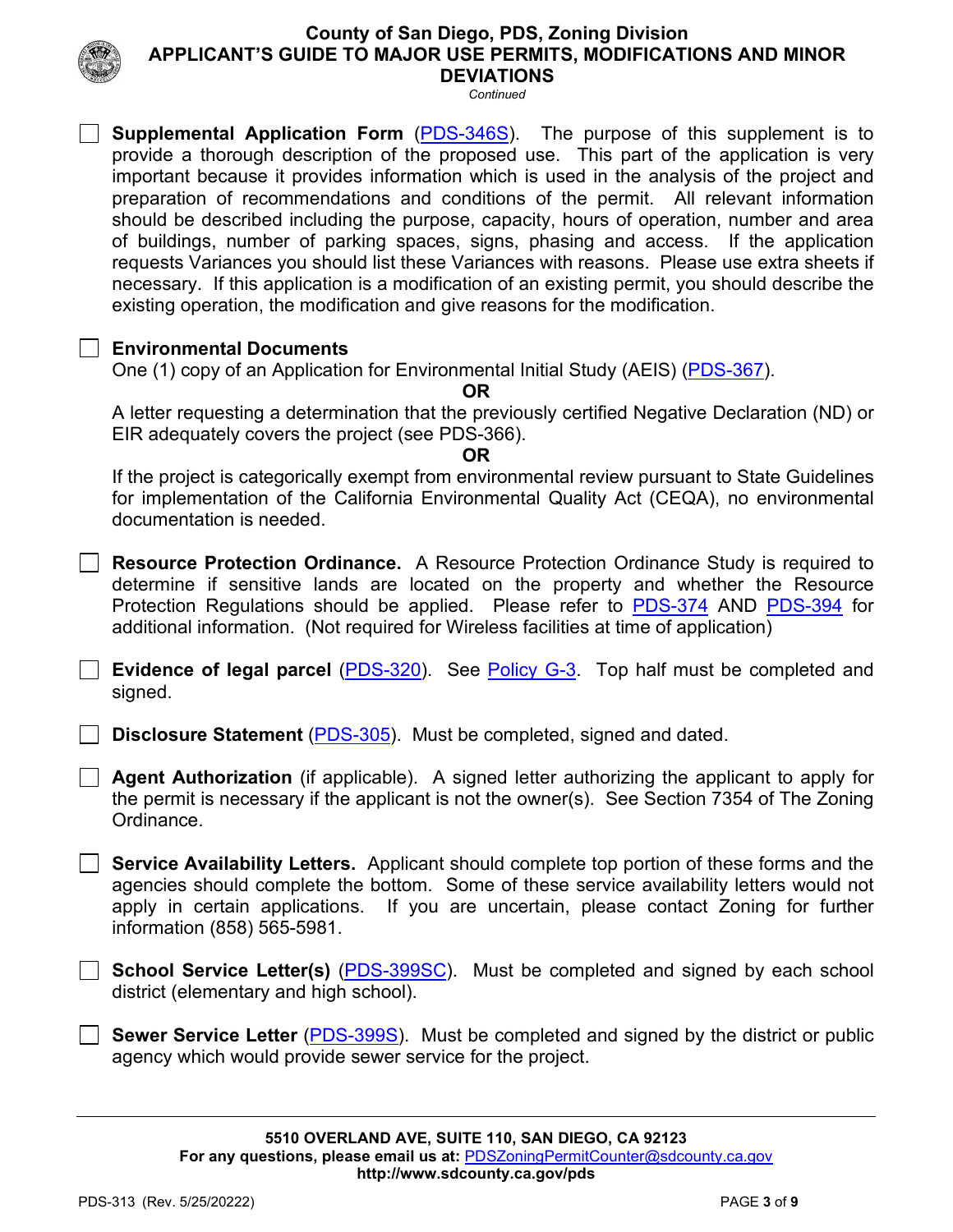*Continued*



 $\Box$ 

**Water Service Letter** [\(PDS-399W\)](https://www.sandiegocounty.gov/pds/zoning/formfields/PDS-PLN-399W.pdf). Must be completed and signed by the district or public agency which would provide water service for the project.

**Fire Service Letter** [\(PDS-399F\)](https://www.sandiegocounty.gov/pds/zoning/formfields/PDS-PLN-399F.pdf). Must be completed and signed by the district or public agency which would provide fire protection service for the project.

**Public Notice** [\(PDS-514,](https://www.sandiegocounty.gov/pds/zoning/formfields/PDS-PLN-514.pdf) [515,](https://www.sandiegocounty.gov/pds/zoning/formfields/PDS-PLN-515.pdf) [516,](https://www.sandiegocounty.gov/pds/zoning/formfields/PDS-PLN-516.pdf) [524\)](https://www.sandiegocounty.gov/pds/zoning/formfields/PDS-PLN-524.pdf). PDS must notify all owners of property within a designated distance form the subject property. Please see table below for more details. (Board Policy I-49). In order to complete the notification the following must be submitted with the application – refer to [PDS-516](https://www.sandiegocounty.gov/pds/zoning/formfields/PDS-PLN-516.pdf) for detailed instructions:

| 500' Min. Distribution Distance of<br><b>Public Notices; Min. of 20 Property</b> | 1000' Min. Distribution Distance of<br><b>Public Notices; Min. of 50 Property</b> | 1500' Min. Distribution Distance of<br><b>Public Notices; Min. of 100 Property</b> |
|----------------------------------------------------------------------------------|-----------------------------------------------------------------------------------|------------------------------------------------------------------------------------|
| <b>Owners</b>                                                                    | <b>Owners</b>                                                                     | <b>Owners</b>                                                                      |
| • Administrative Permits                                                         | • Agricultural Preserve Establishment/                                            | • General Plan Amendment                                                           |
| • Habitat Loss Permits                                                           | Disestablishment                                                                  | $\bullet$ Rezone                                                                   |
| • Minor Use Permits                                                              | • Alcoholic Beverage License                                                      | • Specific Plan Amendment                                                          |
| • Open Space Encroachment                                                        | • Open Space Vacation                                                             | • Major Use Permit                                                                 |
| • Reclamation Plan                                                               | • Tentative Map (<50 lots)                                                        | • Tentative Map (>50 lots)                                                         |
| • Site Plan (<10,000 sq ft.)                                                     | • Site Plan $(>10,000$ sq ft)                                                     | • Site Plan $(>25,000$ sq ft)                                                      |
| • Tentative Parcel Map                                                           | • Appeals of above projects                                                       | • Appeals of above projects                                                        |
| $\bullet$ Variance                                                               |                                                                                   |                                                                                    |
| • Wireless Facilities                                                            |                                                                                   |                                                                                    |
| • Appeals of above projects                                                      |                                                                                   |                                                                                    |

- a. Separate sheets (11" x 17") of the San Diego County Assessor's Map(s) showing the entire project site outlined in red with a green line encircling the property at a designated distance (feet) from the property line. See table above for more details about your application's designated distance. Each parcel lying wholly or in part within the designated distance shall have its number highlighted in yellow. Assessor's maps must be 11" x 17" (full size) at true scale *and not reduced***.**
- b. Typed list of all affected property owners (parcels highlighted in yellow above) by Assessor's Parcel Number with name and address. Minimum property owners as shown in table above. (The addresses must be of the property owner and not the lessee or renter.)
- $\Box$  c. One set of gummed labels on 8½" x 11" sheets containing the names and addresses of all property owners. These labels are necessary for a possible appeal. The names on these labels must match names on the typed list.
- d. One set of stamped **(use** *ONLY* **USPS "Forever" stamps)**, and addressed (typed) plain (no letterhead) envelopes  $(4\frac{1}{4})$  x  $9\frac{1}{2}$ " business size) for each property owner on the list. If a property owner has several parcels, you need only submit one envelope. No enclosed business cards are allowed. Planning & Development Services will provide the return address at intake.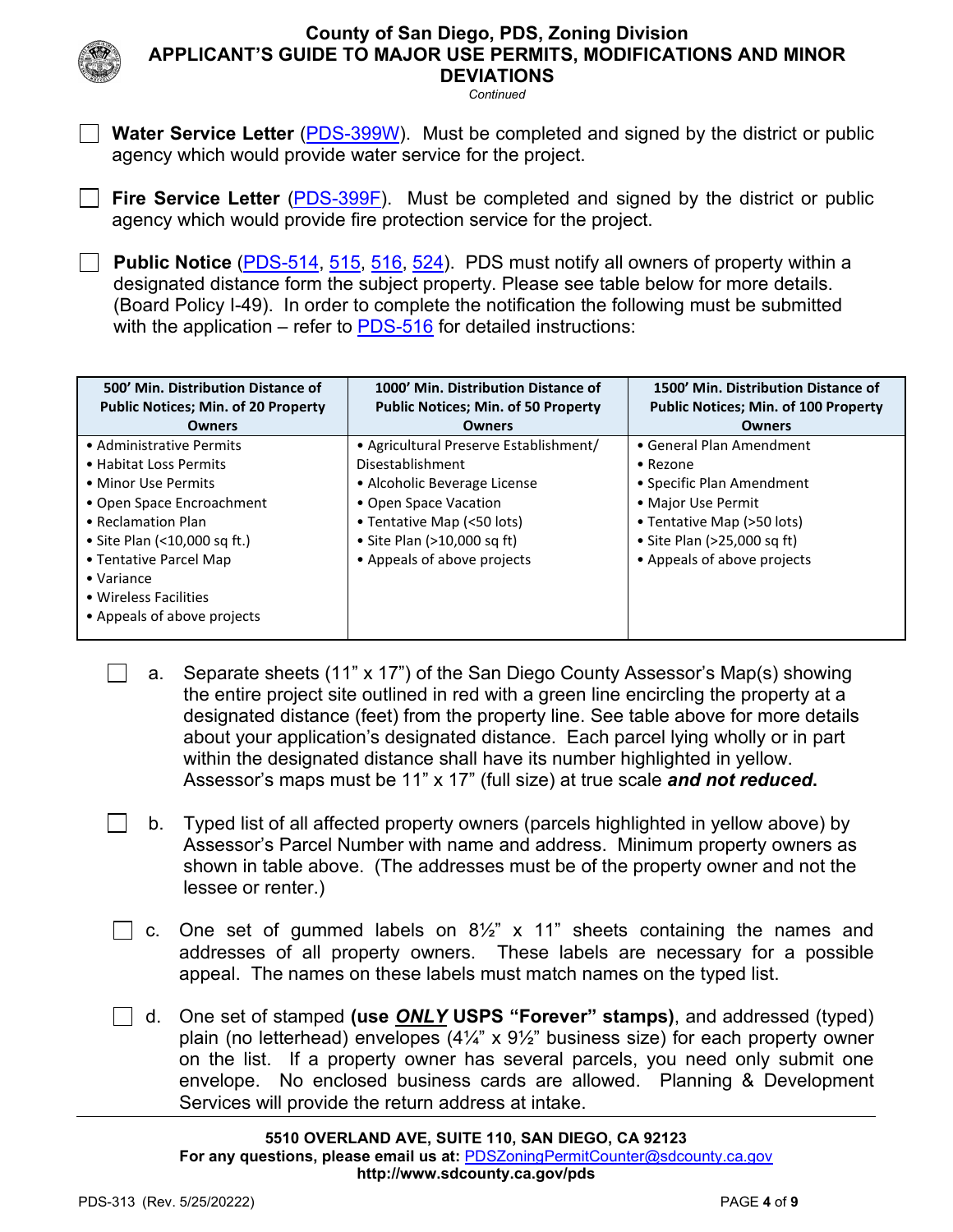

**Complete Public Notice Certification** [\(PDS-514\)](https://www.sandiegocounty.gov/pds/zoning/formfields/PDS-PLN-514.pdf). This form, signed by the applicant, certifies that the names and addresses submitted with the public notice package are from

*Continued*

| the latest adopted San Diego Assessor's Tax Roll. You should be aware that if any of this<br>information is incorrect, the processing may be delayed.                                                                                                                                                                                       |
|---------------------------------------------------------------------------------------------------------------------------------------------------------------------------------------------------------------------------------------------------------------------------------------------------------------------------------------------|
| Supplemental Public Notice. Board of Supervisors Policy I-49, Item 2, pertains to the<br>notification of apartment buildings and mobilehome parks. Comply with the requirements<br>listed in the <b>Supplemental Public Notice Procedure</b> (PDS-298) and submit a completed<br><b>Supplemental Public Notice Certification (PDS-299).</b> |
| Vicinity Map and Project Summary (PDS-524). Must be completed and a vicinity map<br>prepared according to the instructions on the form.                                                                                                                                                                                                     |
| Hazardous Waste and/or Substance Site Verification Form (PDS-580). Please consult<br>the San Diego County list of hazardous waste and/or Substance Sites compiled by the State<br>of California. The list is available at the PDS Zoning Division.                                                                                          |
| <b>Posting of Notices</b> (PDS-298). Applicants should use the guidelines provided when<br>posting Notices of Permit Applications. Failure to post or comply with the guidelines may<br>result in delays of processing your project.                                                                                                        |
| <b>Acknowledgment of Filing Fees and Deposits (PDS-126).</b> Applicant should sign the<br>hook of the epplication to coknowledge that additional depenits may be required ofter the                                                                                                                                                         |

back of the application to acknowledge that additional deposits may be required after the initial deposit. This assists the County in seeking full recovery of the processing costs (Board of Supervisors Policy B-29).

**Storm Water Quality Management Plan.** Two (2) copies of a Storm Water Quality Management Plan. See [\(LUEG:SW\)](http://www.sandiegocounty.gov/content/dam/sdc/pds/zoning/formfields/SWQMP-Intake-Form.pdf) for more info.

**Notice to Applicants for Site Plans, Variances, Administrative Permits and Use Permits** [\(PDS-581\)](https://www.sandiegocounty.gov/content/dam/sdc/pds/zoning/formfields/PDS-PLN-581.pdf).

**Plot Plan.** All plot plans should contain sufficient information to describe the project. The following is a list of information pertinent to a Major Use Permit plot plan. All of this information may not be pertinent to every proposal, but where applicable it should be included. (One (1) additional Plot Plan for wireless facilities in addition to those required above. See pages 8 and 9 for other requirements.)

**Number of copies** – see [Coversheet of application.](http://www.sandiegocounty.gov/content/sdc/pds/zoning/ZoningPermits.html) (One additional plot plan required for Wireless facilities. See Page 8 for other requirements)

**Size** – Plot plans must be folded to an 8½" x 11" size with the lower right hand corner exposed. Multiple sheets must be stapled into sets.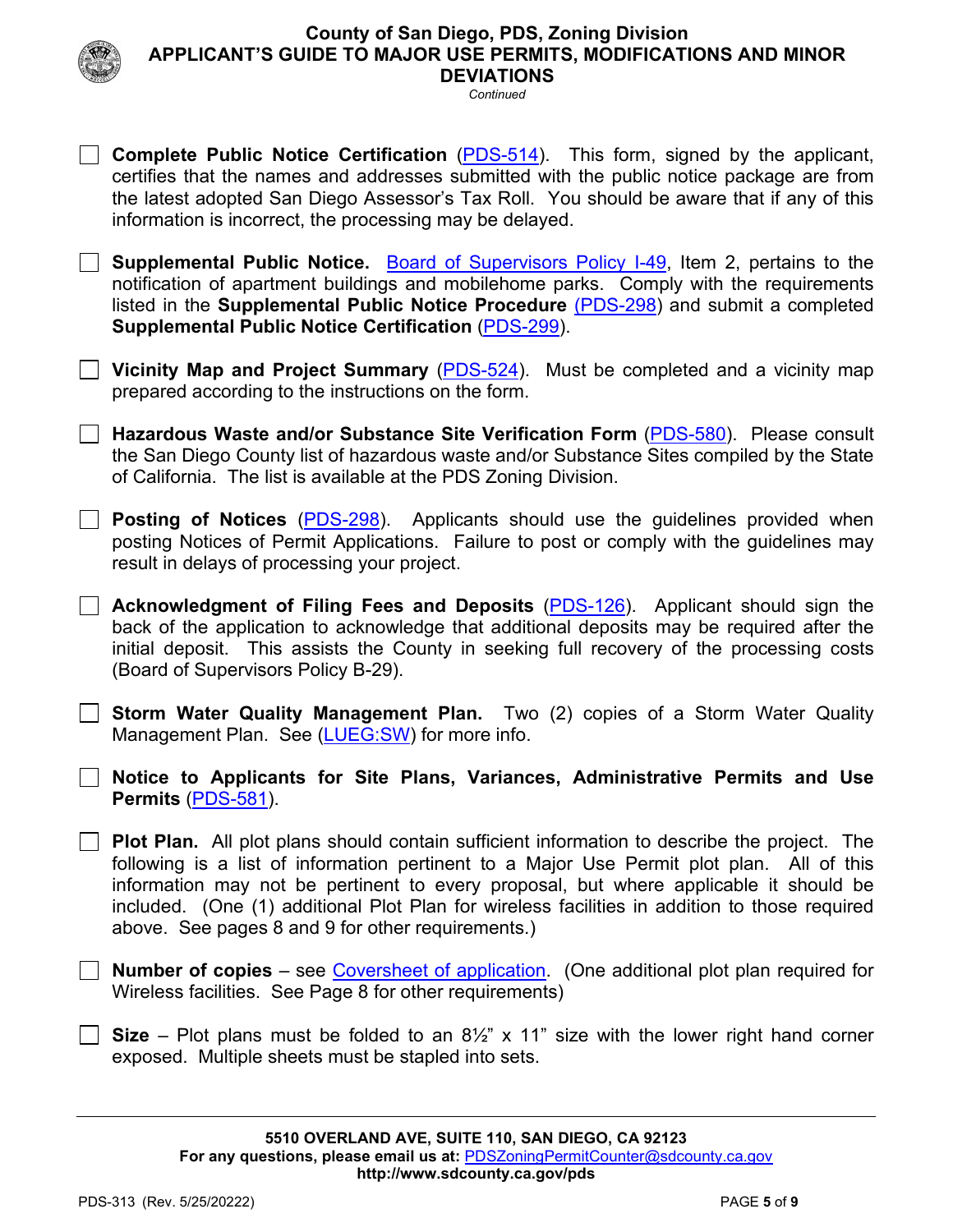*Continued*

**Legibility** – The plot plan must be legible. Faded prints or excessively dark prints that are

**North Arrow/Scale** – A north arrow is necessary to establish the direction. An engineer's scale is required (e.g., 1 inch = 20 feet) on all plot plans. DO NOT USE an Architect's scale.

**Assessor's Number** – Include the Assessor's Book, page and parcel number on the plot

difficult to read or reproduce clearly are not acceptable.

**5510 OVERLAND AVE, SUITE 110, SAN DIEGO, CA 92123 For any questions, please email us at:** [PDSZoningPermitCounter@sdcounty.ca.gov](mailto:PDSZoningPermitCounter@sdcounty.ca.gov) **<http://www.sdcounty.ca.gov/pds>** PDS-313 (Rev. 5/25/20222) PAGE **6** of **9**  plan. **Dimensions** – Show the following dimensions: Exterior property lines, width of roads and easements, size of structures, setbacks from property lines and centerlines to existing and/or proposed structures, distances between detached structures, parking areas and driveways. **Elevations** – Complete architectural elevations of all sides of the building(s) are required. Indicate structure heights/dimensions and whether existing or proposed. All finish materials must be indicated on the drawing. Elevations should be shown on a separate drawing. **Structures** – Show all existing and proposed structures and their dimensions and floor area, including buildings, sheds, storage areas and recreation facilities such as swimming pools and playgrounds. Indicate number of stories of buildings. Indicate if structures are existing or proposed. Label buildings and open area as to their use. Show fences, wall trash enclosures or dumpster locations. Indicate heights where applicable. **Pedestrian and Vehicular Circulation and Parking** – Show walkways, driveways, entrances, exits and parking lot areas with all dimensions. Label handicapped parking. Show contiguous streets with centerlines and all easements. Show parking for service and delivery vehicles and loading and unloading areas. **Drainage** – Indicate any natural drainage (including streams) and any proposed drainage systems. Show the slopes of the property and any proposed grading. **Existing Natural Features** – Indicate trees with over 6" trunk diameter, streams, rock outcroppings, location of flood zones. Extensive natural features may be shown on a separate drawing. **Landscape Areas** – Areas suitable for landscaping and areas of required landscaping must be shown. Include the size and species of both existing and proposed plantings. Indicate any removal of existing trees. Extensive landscaping information may be shown on a separate drawing. **Buffering and Screening** – Show areas to be screened and materials for screening. **Signs** – Show all existing signs to remain and proposed signs. Include elevation drawings with area and height dimensions and construction materials indicated and the proposed method of illumination.

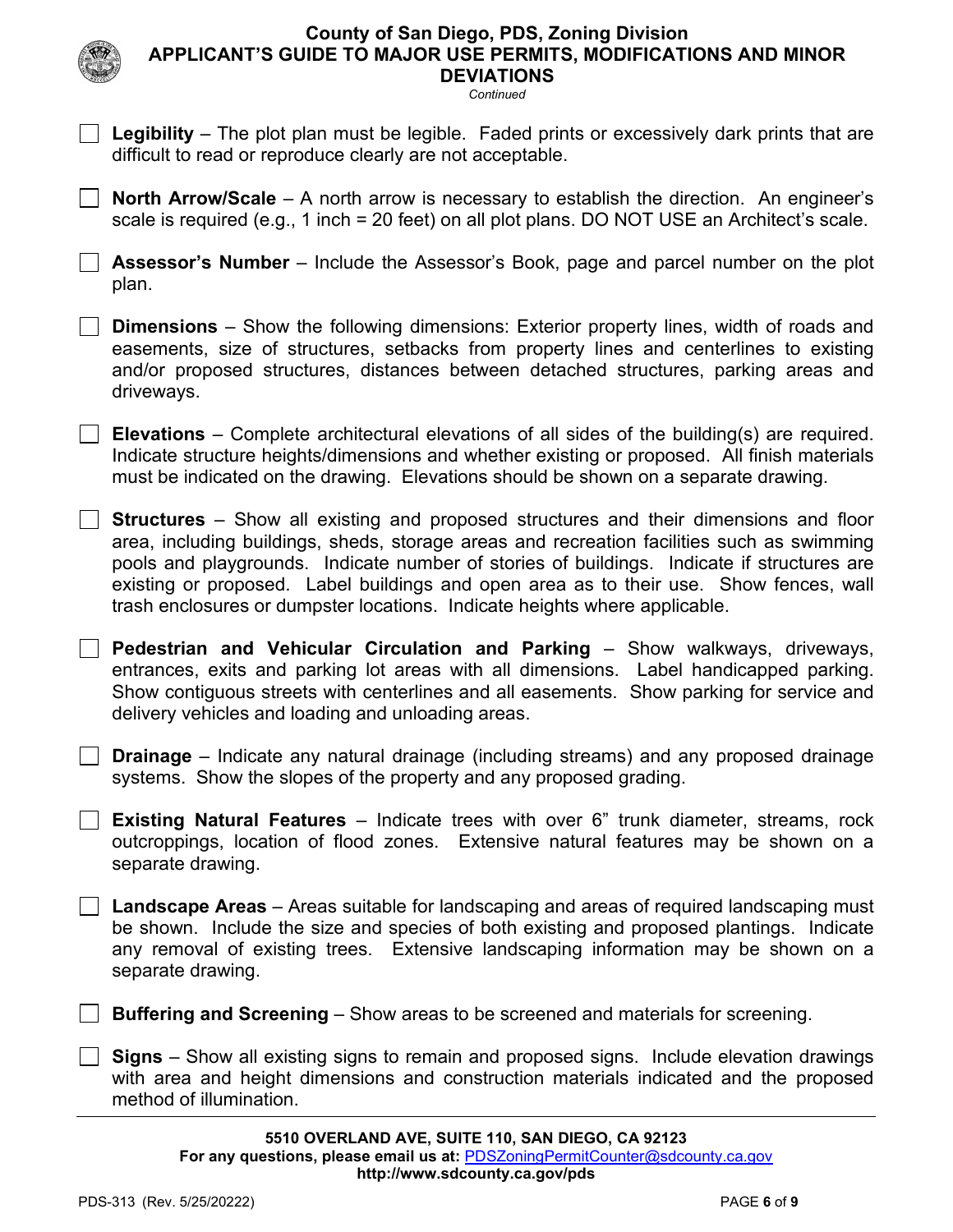*Continued*

**Lighting** – Show locations and types of all project lighting.

**Utilities** – Show utility lines and easements.

**Grading** – A preliminary grading plan must be filed with a Major Use Permit conforming to all requirements of Section 87.203 of the San Diego County Code of Regulatory Ordinances, except that it shall not be required to show the estimated grading starting and completion dates. The level of detail required may be less than would be required for actual construction, but shall be sufficient to permit analysis of all on-site and off-site environmental impacts and mitigation measures. (See Section 7354 of the San Diego County Zoning Ordinance)

 **The preliminary grading plan** shall be on a separate sheet and cannot be incorporated into the plot plan for the project.

**Fencing** – Show existing and proposed fencing including heights and materials.

**Phasing** – Indicate any phasing of the project. Phasing is particularly useful in large multistructured projects such as churches. This may reduce the need for future permit modification to accommodate projected growth.

*NOTE: It is important to note that, if approved, the Use Permit Plot plan will dictate the development of the property. Anything shown on the building permit application that is not shown on the approved Use Permit Plot Plan will not be allowed. Changes to the Use Permit after approval requires a Modification or Minor Deviation of the Use Permit.*

## **MINOR DEVIATION**

The intent of a Minor Deviation is to allow for convenience in the changing of plot plans for Major Use Permits by allowing staff, acting for the Director of PDS, to make changes through an administrative procedure which takes less time and money than a Modification which requires a public hearing. The maximum allowed change in a Minor Deviation is an increase or decrease of 10% in area or height in relation to any building, yard, open space, work area or parking. To grant a Minor Deviation, a finding must be made that the Deviation: 1) does not constitute a substantial change to the Use Permit, and 2) will not adversely affect adjacent properties. See Section 7609 of The Zoning Ordinance for details. You should be aware that any decision to approve or disapprove a Minor Deviation is final and cannot be appealed. Applicants are advised to confer with staff prior to submittal of any Minor Deviation.

#### **MATERIALS REQUIRED FOR A MINOR DEVIATION ARE:**

**Application** [\(PDS-346](https://www.sandiegocounty.gov/content/dam/sdc/pds/zoning/formfields/PDS-PLN-346.pdf) & [346S\)](https://www.sandiegocounty.gov/content/dam/sdc/pds/zoning/formfields/PDS-PLN-346S.pdf). Be sure to include the permit number and describe the intent of the Minor Deviation on the PDS-346S.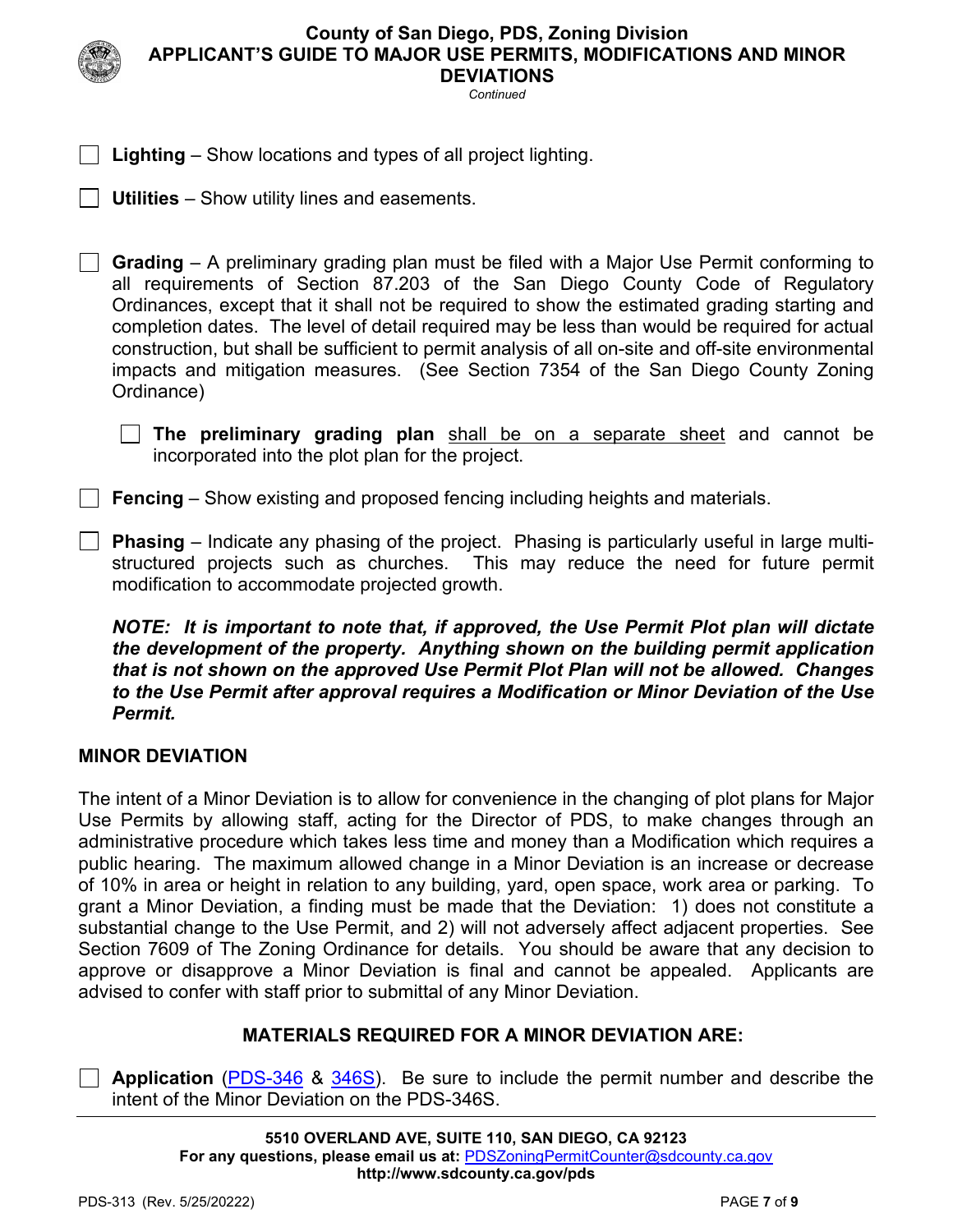*Continued*

- **Plot Plans.** Six (6) copies for Major Use Permits. Your plot plans should clearly show the proposed change(s). It is often helpful to show both the existing plan and the proposed changes by the use of dashed or dotted lines.
- **Applicable Fees.** Please refer to [PDS-369](https://www.sandiegocounty.gov/content/dam/sdc/pds/zoning/formfields/PDS-PLN-369.pdf) for appropriate fees.

**Stormwater Management Plan.** Two (2) copies of a Stormwater Management Plan

**A request for a Minor Deviation to a Major Use Permit for a planned residential development** must either be filed by the Homeowners Association or include authorization to file from the Homeowners Association.

#### **MORE INFORMATION**

 $\Box$ 

 $\Box$ 

You may visit or call PDS Zoning at (858) 565-5981. Zoning Ordinance regulations about Major Use Permits, and application forms, are available at the PDS website: [http://www.sdcounty.ca.gov/pds](http://www.sdcpds.org/)

## **ADDITIONAL MAJOR USE PERMIT REQUIREMENTS FOR WIRELESS FACILITIES**

- PLOT PLAN One (1) additional plot plan. In addition to the requirements for Major Use Permits, all plot plans shall show:
	- $\Box$ The height of the facility with evidence that the proposed facility is designed to the minimum height required. If the tower will exceed the maximum permitted height limit as measured from grade, include a discussion in the required report of the physical constraints (topographic features, etc.) making the additional height necessary.
	- $\mathcal{L}_{\rm{eff}}$ The lease area of the proposed facility clearly identified.
- П If the facility frequency is 1,200 megahertz or less submit a copy of the Federal Communications Commission Licensing Application Form 601, Main Form, Pages 1 through 4, Schedule A, Page 1, Schedule D, Page 1 and Schedule H, Pages 1 through 3.
- $\Box$ Three (3) copies of a Geographic Service Area map identifying the geographic service area for the subject installation and the applicant's existing sites in the local service network associated with the gap the facility is meant to close and a description of how this service area fits into and is necessary for the company's service network.
	- Three (3) copies of a Visual Impact Analysis showing the maximum silhouette, viewshed analysis, color and finish palette and proposed screening, photo simulations and a map depicting where the photos were taken.